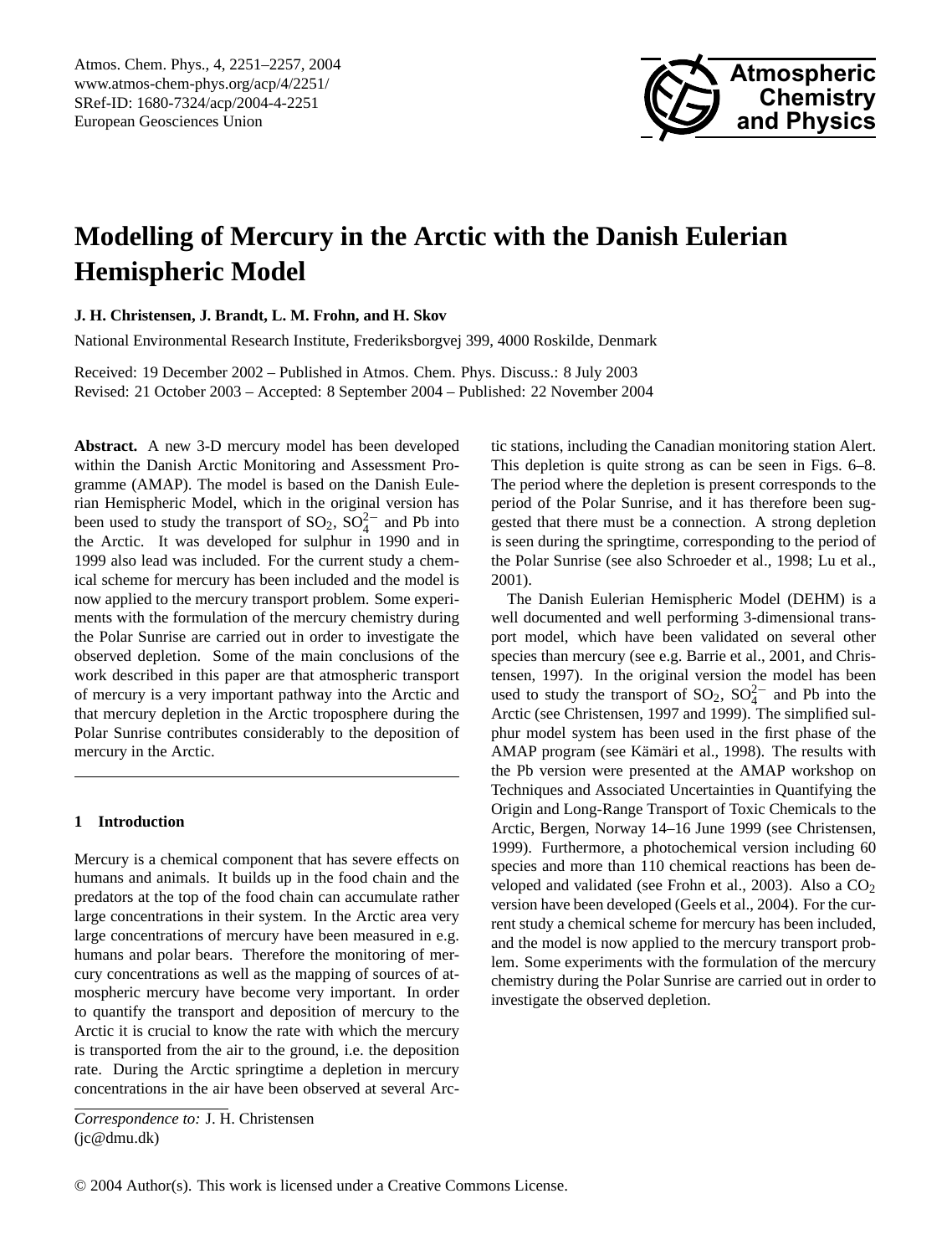

**Fig. 1.** Overview of the DEHM model system. Both the MM5 model and the DEHM model has nesting capabilities, and the MM5 model is initialised with data from ECMWF.



**Fig. 2.** The GKSS chemical scheme used in the mercury model (from Petersen et al., 1998). The red arrow shows the additional fast oxidation rate of  $Hg^0$  to  $HgO$  during Polar Sunrise (PS).

## **2 Description of the DEHM model system**

The system consists of two parts: a meteorological part based on the PSU/NCAR Mesoscale Model version 5 (MM5) modelling system (see Grell et al., 1995) and an air pollution model part, the DEHM model, see Fig. 1.

The MM5 model produces the final meteorological input for the DEHM model. Global meteorological data, used as input to the MM5 mesoscale modelling system, are obtained from the European Centre for Medium-range Weather Forecasts (ECMWF) on a  $2.5^{\circ} \times 2.5^{\circ}$  grid with a time resolution of 12 hours. The MM5 modelling system includes two-way nesting capabilities, and it is therefore possible to perform meteorological model calculations over  $(150 \text{ km} \rightarrow 50 \text{ km} \rightarrow 16.67 \text{ km})$  with a nesting factor of e.g. 3. Nearly 25 years of meteorological data from 1979 to 2003 are available and prepared for the system.

The hydrostatic version of the MM5 model is applied with the following choices of physical parameterisations:

- **–** Mixed Phase (Reisner) explicit moisture scheme
- **–** Betts-Miller cumulus scheme
- **–** MRF boundary layer scheme with a 5 layer soil model
- **–** Cloud-radiation scheme (Dudhia Scheme)

There are  $97 \times 97$  horizontal grid points for the mother domain and  $100\times100$  grid points for the nested domain. The resolution in the mother domain is 150 km and 50 km in the nested domain. There are 20 vertical layers with variable resolution in the model.

The DEHM model is based on a set of coupled full threedimensional advection-diffusion equations.

60<sup>°</sup> N. The nested grid is a sub grid of the EMEP grid (see The horizontal mother domain of the DEHM model is defined on a regular  $96 \times 96$  grid that covers most of the Northern Hemisphere with a grid resolution of  $150 \text{ km} \times 150 \text{ km}$  at 60◦ N. The nested domain for Europe is also defined on a regular 96x96 grid with a grid resolution of  $50 \text{ km} \times 50 \text{ km}$  at the web site of the Co-operative Programme for Monitoring and Evaluation of the Long-Range Transmission of Air Pollutants in Europe (EMEP) for details concerning the EMEP grid: [http://www.emep.int/grid/griddescr.html\)](http://www.emep.int/grid/griddescr.html). The vertical discretisation is defined on an irregular grid with 20 layers up to  $\approx$ 15 km.

The vertical diffusion is parameterised using a  $K<sub>z</sub>$  profile for the surface layer based on the Monin-Obukhov similarity theory. This  $K<sub>z</sub>$  profile is then extended to the whole boundary layer using a simple extrapolation procedure (see Christensen, 1997).

The advection is solved numerically using an Accurate Space Derivatives scheme with non-periodic boundary conditions (Frohn et al., 2002) for the horizontal advection and a finite elements scheme for the vertical advection. The diffusion is solved using the finite elements scheme. For further details on the numerical implementation see Christensen (1997) and Christensen (1993) as well as Frohn et al. (2002).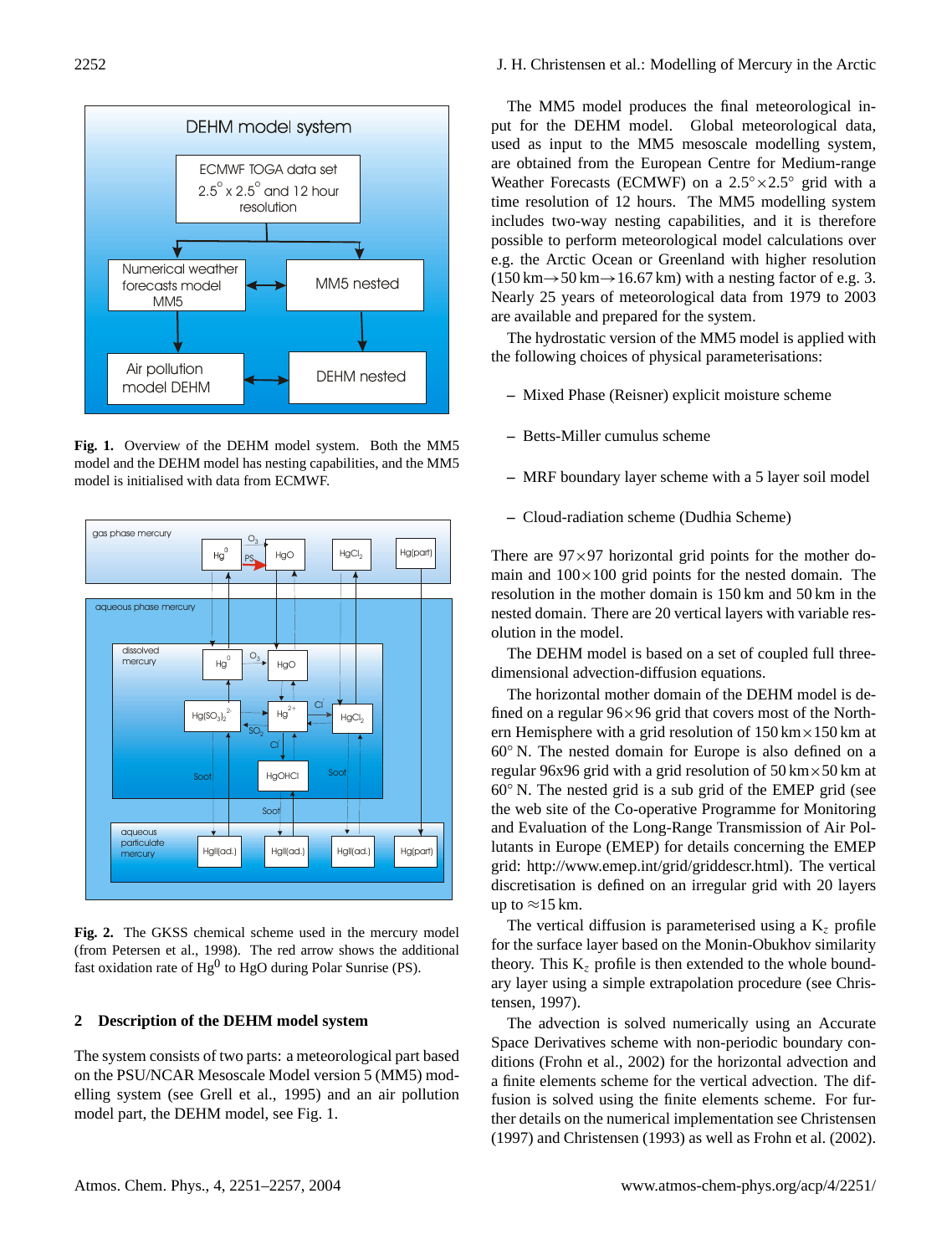

Fig. 3. The concentration of Hg<sup>0</sup> in ng Hg/m<sup>3</sup>; without the fast oxidation rate causing Arctic mercury depletion (left) and with the fast oxidation rate (right).

#### **3 The mercury version of DEHM**

In the present mercury version of DEHM there are 13 mercury species, 3 in gas-phase  $(Hg^0, HgO$  and  $HgCl_2$ ), 9 species in the aqueous phase and 1 in particulate phase.

The emissions of anthropogenic mercury are based on the new global inventory of mercury emissions for 1995 on a 1◦×1 ◦ grid (Pacyna and Pacyna, 2002). This inventory includes emissions of  $Hg^0$ , reactive gaseous mercury (RGM=the sum of  $HgCl<sub>2</sub>$  and  $HgO$ ) and particulate mercury. There are no re-emissions from land and oceans. However, a  $Hg^0$  background concentration of 1.5 ng/m<sup>3</sup> is used as initial and boundary conditions.

The chemistry is based on the scheme obtained from the GKSS model, see Fig. 2 and Petersen et al. (1998). The mercury chemistry is depending on the concentrations of  $O_3$ , SO<sub>2</sub>, Cl<sup>−</sup> and soot. Constant values of Cl<sup>−</sup> and soot concentrations are used, while  $O_3$  and  $SO_2$  concentrations are obtained from the photochemical version of DEHM. During the Polar Sunrise in the Arctic an additional fast oxidation rate of  $Hg^0$  to  $HgO$  is assumed in order to simulate the strong depletion: Inside the boundary layer over sea ice during sunny conditions it is assumed that there is an additional oxidation rate, which is added to the oxidation rate of elemental mercury due to the oxidation by ozone. This fast oxidation rate is depending on the sun angle ranging from no additional rate

for a sun angle at  $0^{\circ}$  to a maximum rate at  $1/4 h^{-1}$ , when the sun angle is higher than 20°. The fast oxidation stops, when the surface temperature exceeds −4 ◦C (based on experience from Pt. Barrow, Steve Brooks, pers. comm.). Information about sea-ice is obtained from the NCEP re-analysis, and this information is also used as input to the MM5 model system. The value of the maximum rate at  $1/4 h^{-1}$  is based on model studies.

The dry deposition velocities of the reactive gaseous mercury species are based on the resistance method, where a surface resistance similar to the surface resistance for HNO<sub>3</sub> obtained from the photochemical version of DEHM is used. The dry deposition velocity for particulate Hg is similar to the deposition velocity for sulfate (see Christensen, 1997). The wet deposition of reactive gaseous as well as particulate mercury is parameterized using a simple scavenging coefficients formulation with different in-cloud and below-cloud scavenging coefficients (see Christensen, 1997). The wet removal rates for all aqueous species are similar to the rates for sulfate.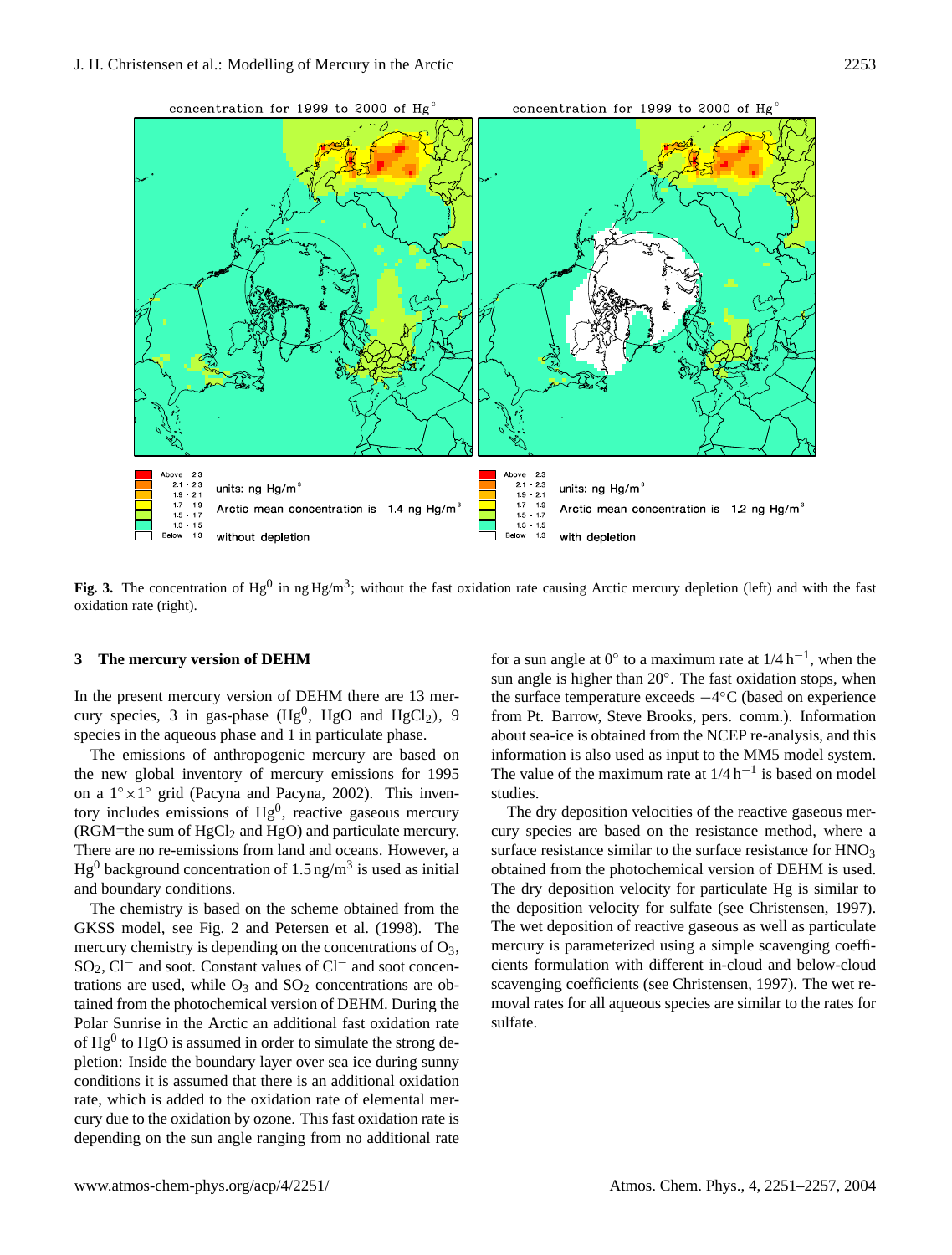

Fig. 4. The concentration of RGM (=Hg(II)) in pg Hg/m<sup>3</sup>; without the fast oxidation rate causing Arctic mercury depletion (left) and with the fast oxidation rate (right).



Fig. 5. The total deposition of mercury in  $\mu$ g Hg/m<sup>2</sup>/month; without the fast oxidation rate causing Arctic mercury depletion (left) and with the fast oxidation rate (right).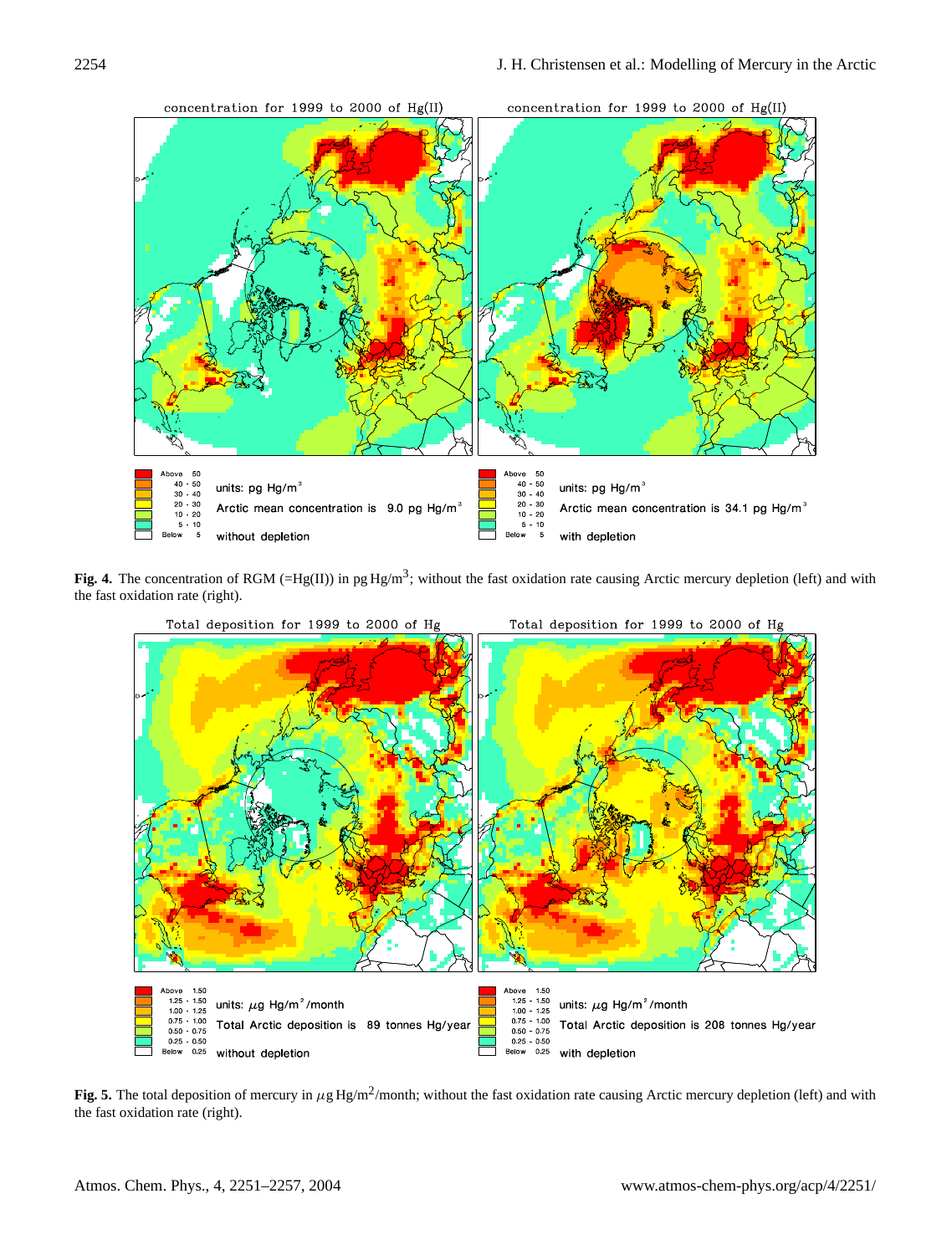



**Fig. 6.** Station Nord: Top panel shows a comparison of observed (blue curve) and calculated daily mean concentrations of  $Hg<sup>0</sup>$  with two model versions; one without depletion (red) and one with depletion (black). Middle panel shows the calculated total particulate mercury and the bottom panel shows the calculated total reactive gaseous mercury.

# **4 Results**

The mercury version of the DEHM model has been run for the mother domain for the period from October 1998 to December 2000. The mean concentration of  $Hg^0$  for two different runs, one without the fast oxidation rate causing Arctic mercury depletion and one with the fast oxidation rate are shown in Fig. 3. The highest levels of  $Hg<sup>0</sup>$  are obtained in Asia, while the concentrations for Europe and North America is only slightly above the background level of 1.5 ng  $Hg/m<sup>3</sup>$ . The depletion phenomena have large influence on the mean concentrations in the Arctic and only minor influence outside the Arctic.

The mean concentrations of Reactive Gaseous Mercury (RGM) are shown in Fig. 4 for the two different runs. For the run without depletion the highest levels are over emission areas in North America, Europe and Asia. For the model run with depletion, high concentrations of RGM are seen in the whole Arctic, especially over Hudson Bay and the near coastal areas over the Arctic Ocean.

The dry deposition velocity of RGM is very high and therefore the very high concentrations of RGM result in a dramatically increased deposition of mercury, which is

**Fig. 7.** Alert, Canada: Top panel shows a comparison of observed (blue curve) and calculated daily mean concentrations of  $Hg<sup>0</sup>$  with two model versions; one without depletion (red) and one with depletion (black). Middle panel shows the calculated total particulate mercury and the bottom panel shows the calculated total reactive gaseous mercury.

shown in Fig. 5. This example shows the importance of the Arctic mercury depletion for the total deposition of mercury in the Arctic area. The total deposition increases across the entire Arctic area as well as surrounding areas. According to the model runs performed in this study the total deposition of mercury increases from 89 to 208 tons pr. year for the area north of the Polar Circle due to the depletion.

For the Arctic areas the model results have been compared to measurements from Station Nord in North Eastern Greenland for the years 1999–2001, Alert in Canada for the year 1999 and Barrow in Alaska for the year 2000. The results show that there is quite good general agreement between calculated and observed concentrations of elemental mercury  $(Hg^0)$  for all three places (Figs. 6–8). Calculated concentrations of RGM as well as particulate mercury are also shown on the figures, and it can be seen that the levels of these species increase considerably during the depletion period. Measured concentrations of RGM at Barrow are shown on Fig. 8, and there again quite good general agreement is seen between the measured and calculated concentrations of RGM. An exception is the period from the middle of May to June, where the calculated concentrations of RGM are nearly zero, while the measured concentrations are high. The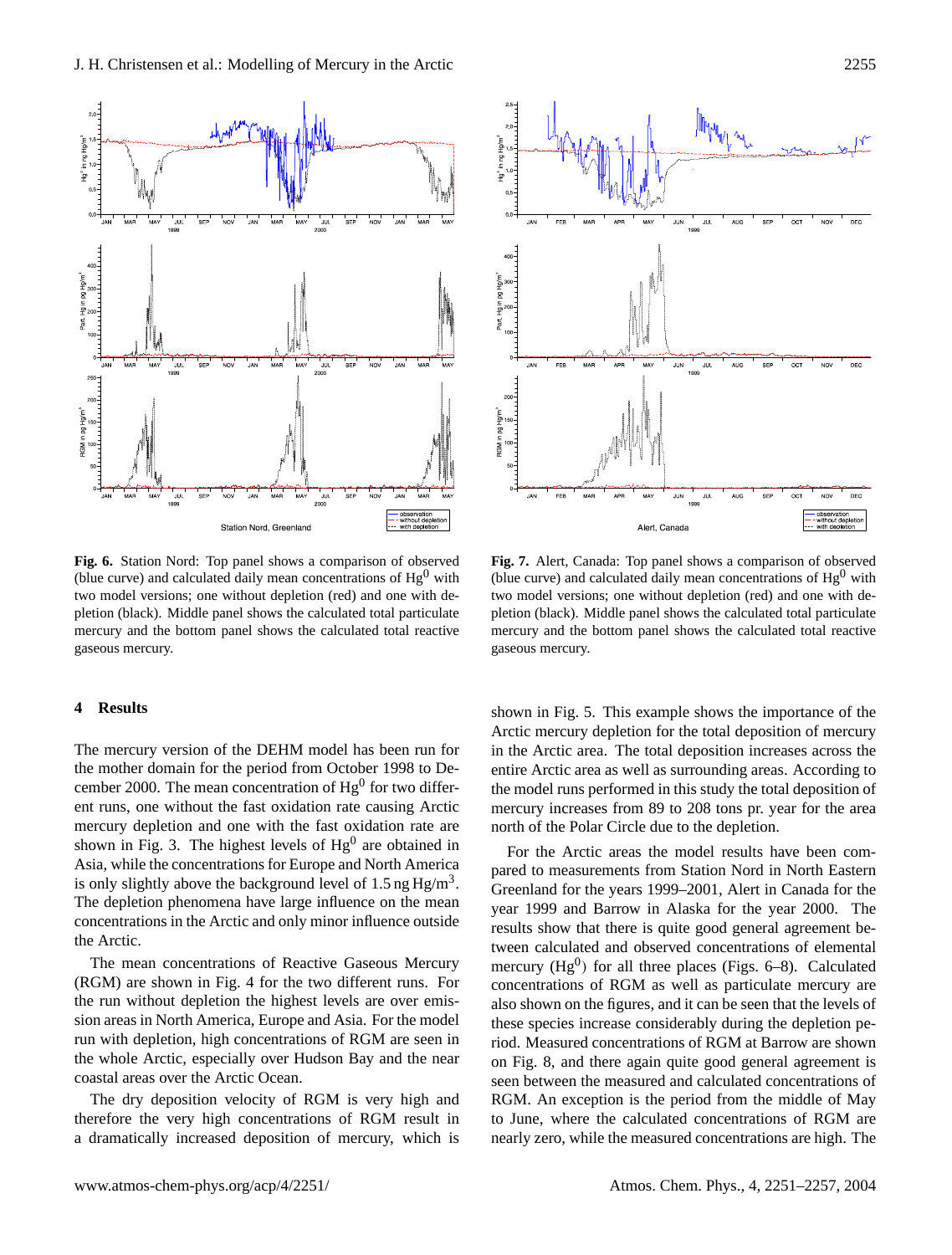

**Fig. 8.** Barrow, Alaska: Top panel shows a comparison of observed (blue curve) and calculated daily mean concentrations of  $Hg<sup>0</sup>$  with two model versions; one without depletion (red) and one with depletion (black). Middle panel shows the calculated total particulate mercury and the bottom panel shows a comparison of observed (blue curve) and calculated total reactive gaseous mercury (black curve).

figures emphasise the importance of including the depletion process when calculating Hg concentrations and depositions in the Arctic areas.

## **5 Conclusions and plans for the future**

A new hemispheric mercury model based on the Danish Eulerian Hemispheric Model System (DEHM) has been presented. The model system includes a meteorological model, MM5, and a three-dimensional air pollution model (DEHM). The chemistry is based on the scheme from the GKSS mercury model with some additional parameterizations of the very fast oxidation of  $Hg<sup>0</sup>$  during the Polar Sunrise. The current version does not include re-emissions and natural emissions of mercury, which both are very important sources. Instead a concentration of Hg<sup>0</sup> on 1.5 ng/m<sup>3</sup> is used as initial and boundary conditions.

The model results for the Arctic have been compared with measurements in the Arctic, and there are reasonable agreements between observed and calculated concentrations. The model is able to reproduce the general patterns due to the depletion during the Polar Sunrise. The model has been used to

make the first quantitative estimate of the importance of the mercury depletion in the Arctic troposphere during the Polar Sunrise for the deposition of mercury in the Arctic. The results from the model shows, that the total deposition of mercury increases with more than a factor 2 from 89 tonnes to 208 tonnes pr year for the area north of the Polar Circle.

Plans for the future work is:

- **–** Continue the work with the parameterization of background chemistry, coupling with aqueous chemistry and other oxidation pathways of  $Hg<sup>0</sup>$ .
- **–** Improve the parameterization of Arctic chemistry, coupling with GOME measurements of BrO (see Richter et al., 1998), coupling with measurements of mercury in the Arctic in order to understand the spatial and temporal distribution of the depletion.
- **–** Coupling of mercury chemistry with a soot model.
- **–** Re-emissions from oceans, sea-ice and landsurfaces.
- **–** Further validation of the model system.

*Acknowledgements.* S. Brooks (Oak Ridge Associated Universities, USA) and S. Lindberg (Oak Ridge National Laboratory, USA) are acknowledged for the measurements from Barrow, Alaska. B. Schroeder (Environment Canada) is acknowledged for the measurements from Alert, Canada.

The model work is financially supported by the Danish Environmental Protection Agency with means from the MIKA/DANCEA funds for Environmental Support to the Arctic Region.

Edited by: M. Heimann

## **References**

- Barrie, L. A , Li, Y. , Lohmann, U. , Leaitch, W. R. , Kasibhatla, P., Roelofs, G.J., Wilson, J., McGovern, F., Benkovitz, C., Meliere, M. A., Law, K., Prospero, J., Kritz, M., Bergmann, D., Bridgeman, C., Chin, M., Christensen, J., Easter, R., Feichter, J., Jeuken, A., Kjellstrom, E., Koch, D., Land, C., Rasch, P: A comparison of large scale atmospheric sulphate aerosol models (cosam): overview and highlights, Tellus, 53B, 615–645, 2001.
- Christensen, J.: Testing Advection schemes in a Three Dimensional Air Pollution Model, Mathl. Comput. Modelling, 18, 75–88, 1993.
- Christensen, J.: Transport of Air Pollution in the Troposphere to the Arctic. PhD thesis. National Environmental Research Institute, DK-4000 Roskilde, Denmark, pp. 377, 1995.
- Christensen, J.: The Danish Eulerian Hemispheric Model a threedimensional air pollution model used for the Arctic, Atmos. Environ. 31, 4169–4191, 1997.
- Christensen, J.: An overview of modelling the Arctic mass budget of metals and sulphur: Emphasis on source apportionment of atmospheric burden and deposition, in: Modelling and Sources: A Workshop on Techniques and Associated Uncertainties in Quantifying the Origin and Long-Range Transport of Contaminants to the Arctic. Report and extended abstracts of the workshop, Bergen, 14–16 June 1999, Annex 15, 1–5, 1999.